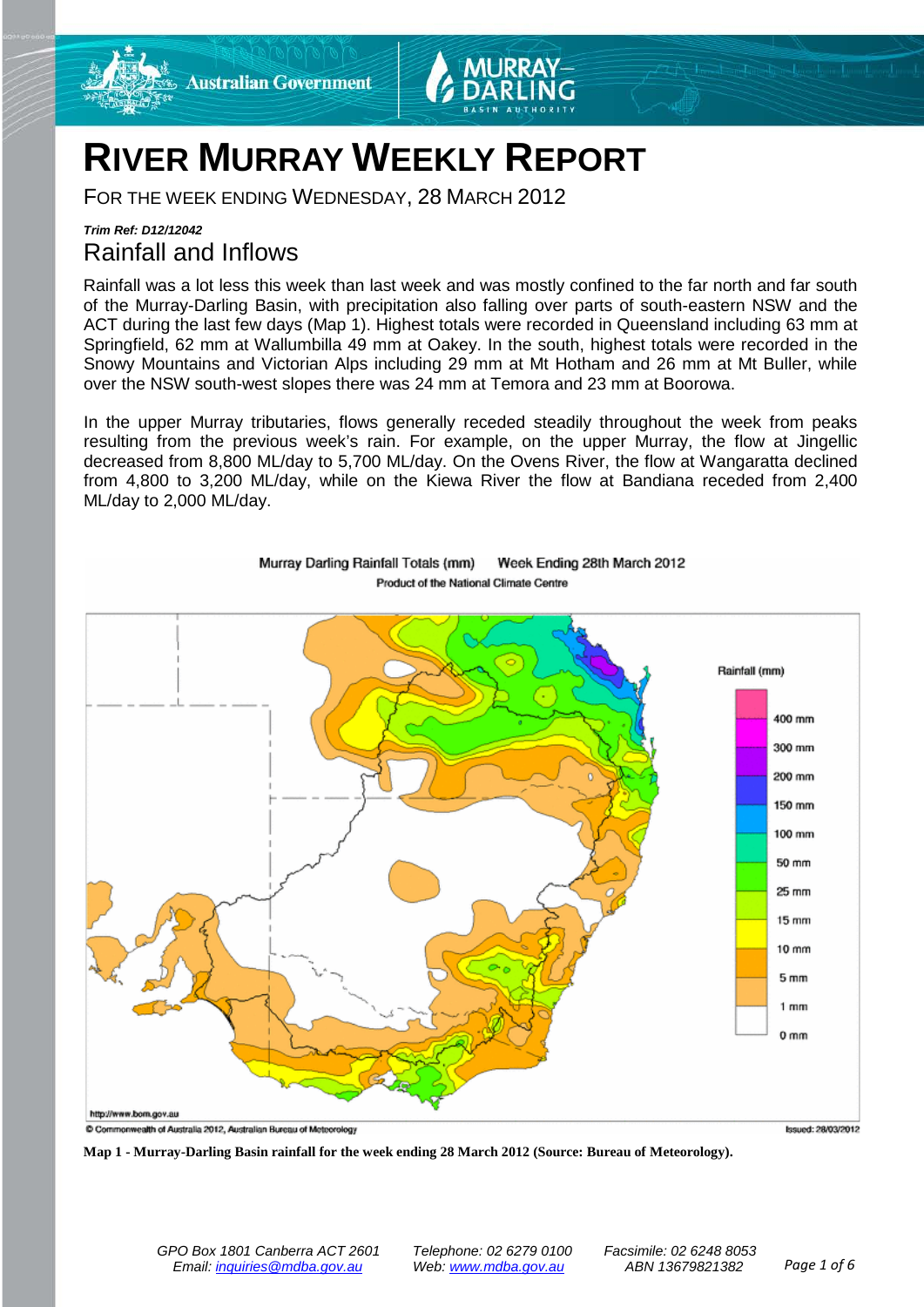# River Operations

MDBA active storage decreased by 45 GL during the week and is currently 7,136 GL (83% capacity). At Dartmouth Reservoir, the storage increased by 13 GL and is now 3,166 GL (82% capacity). The release from Dartmouth, measured at Colemans, remained at 200 ML/day. At Hume Reservoir, the storage increased by 6 GL during the week and is now 2,712 GL (90% capacity). The release from Hume increased to around 10,000 ML/day this week and is expected to remain around this rate over the coming week as operations balance late season demands and the transition to pre-release mode of operation. This operation will manage airspace through autumn and winter given the relatively early re-filling of the storage in March.

At Yarrawonga Weir, the pool level is currently 124.69 m AHD. After a week of relatively dry weather, demand at the irrigation offtakes began increasing. The diversion at the Yarrawonga Main Channel reached 1,700 ML/day. The diversion at Mulwala Canal increased to 3,400 ML/day with around 2,200 ML/day being escaped to the Edward and Wakool Rivers to dilute the black water returning to these rivers and help maintain higher dissolved oxygen levels for fish populations. The release from Yarrawonga Weir is currently 9,500 ML/day. This flow is being used to help maintain higher dissolved oxygen levels downstream at Barmah where large volumes of low dissolved oxygen water continue to enter the River Murray from Broken Creek. These conditions are expected to persist for another week, after which releases downstream of Yarrawonga are expected to be reduced.

On the Edward-Wakool system, flow at the Edward River Offtake held at around 1,500 ML/day, while the flow to Gulpa Creek offtake fell away to 400 ML/day. Inflow from Edward Escape was around 1,800 ML/day. A total of around 1,400 ML/day is being diverted at the Wakool, Yallakool and Colligen Creek regulators. The flow downstream of Stevens Weir is currently 3,100 ML/day. Inflow from the Billabong Creek is currently 4,200 ML/day and rising, while further downstream on the Edward River, the flow at Moulamein peaked at 9,400 ML/day late in the week. On the Wakool River the flow at Gee Gee Bridge is currently 3,400 ML/day and rising as water returning from the Perricoota-Koondrook forest via Barbers Creek supplements the flow. The Wakool River at Kyalite is estimated to be currently flowing at around 14,300 ML/day and rising.

On the Goulburn River, the flow at McCoys Bridge is 8,400 ML/day and expected to remain around 8,000 ML/day for the coming week. The flow in the River Murray at Torrumbarry Weir peaked earlier in the week at around 31,000 ML/day and is currently 25,100 ML/day and falling. The flow at Swan Hill is 20,800 ML/day having remained relatively steady for the last two weeks averaging 21,200 ML/day.

Inflow from the Murrumbidgee River has been slowly creeping up and is currently 9,300 ML/day measured at Balranald, but is forecast to increase to around 35,000 ML/day by the second week of April and may go higher.

At Euston Weir the flow is currently 33,800 ML/day and rising. At this flow rate the difference in the water level upstream and downstream of the weir is small and as such the river is close to free flow conditions. The final stop logs are planned to be removed from the weir in the next few days and as a result of the flood peak, the river will now rise above normal pool level. During this period, the river will remain navigable through the lock chamber as normal. The flow at Euston Weir is forecast to reach close to 50,000 ML/day by mid-April, depending on the timing and magnitude of flood flows from the Murrumbidgee River.

Downstream at Mildura Weir the flow is increasing steadily, and like Euston, forecast to exceed 50,000 ML/day by mid-April. Exact flow rates are difficult to calculate at Mildura under high flow regimes, however upstream gauges are indicating the flow at Mildura is around 31,000 ML/day. Mildura Weir must be fully removed before the flow rate exceeds around 42,000 ML/day. It can take up to one week to remove all the drop bars and trestles from the river, and due to the uncertainty in flow forecasts, the removal of the weir will commence Friday 30 March.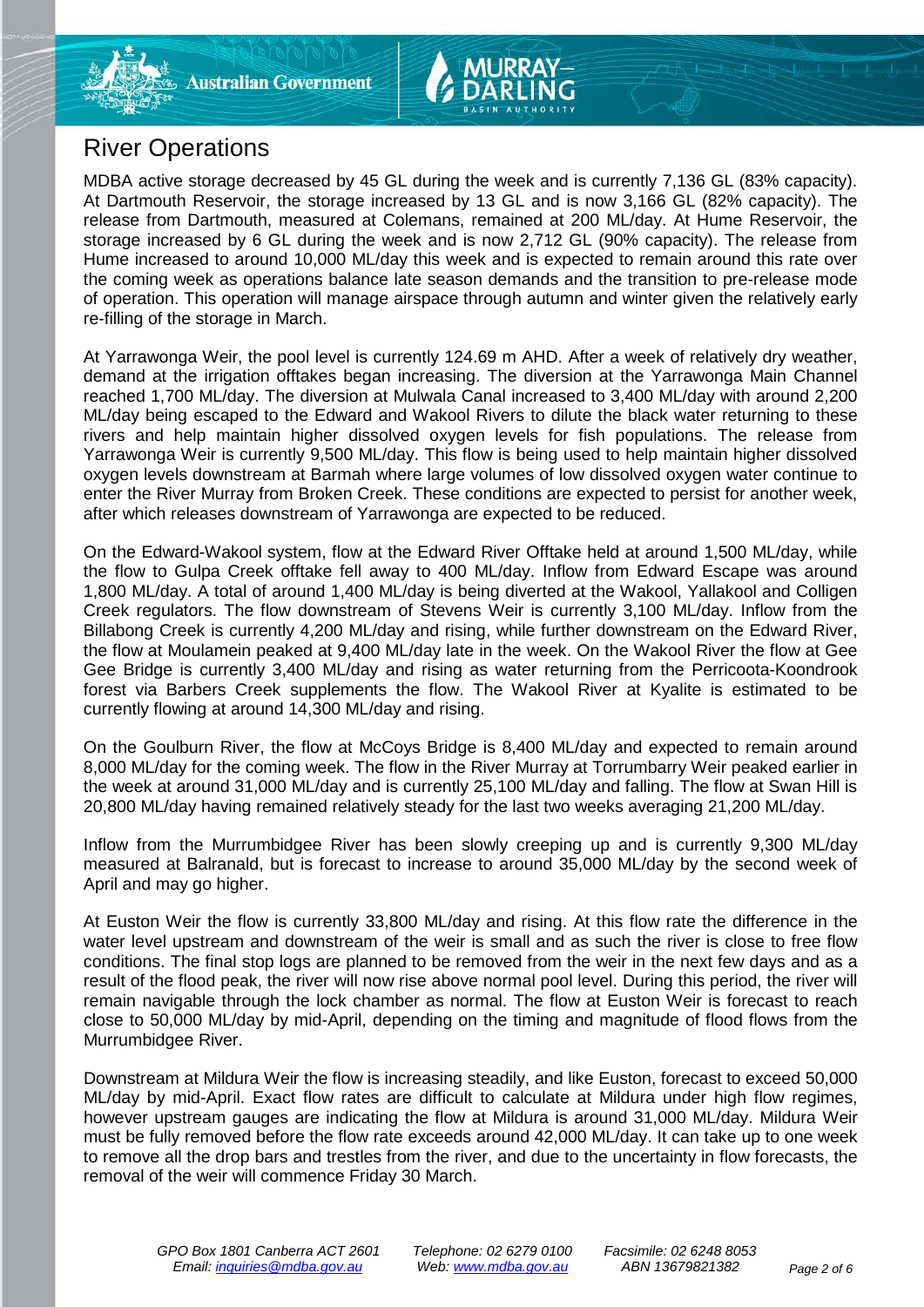

**Australian Government** 

At Menindee Lakes, the storage volume decreased 21 GL to 1,425 GL (82% capacity) during the week. Releases from the Lakes (measured at Weir 32) averaged around 33,800 ML/day and the gates at Main Weir remain fully raised. They will be returned to the water when the higher flows arrive from upstream. When this occurs the operational intent is to maintain the release at 35,000 ML/day and capture and store the additional flow in the Lakes. On the lower Darling, the flow at Burtundy increased by 450 ML/day this week and is currently 18,000 ML/day. For further information on the flood operations at Menindee Lakes, please refer to the NSW Office of Water website (www.water.nsw.gov.au/).

At the confluence of the Murray and Darling Rivers at Wentworth, the flow is currently 50,500 ML/day and may increase to around 65,000 ML/day by mid April. The differential level across the weir at Wentworth is now very small and the river here is also close to free flow conditions. The river will now begin to rise above normal pool level as flows continue to increase from upstream. The navigable pass has been removed at Wentworth, but small and low-powered vessels can still use the lock chamber as per normal.

Further downstream, the storage volume at Lake Victoria decreased by 43 GL over the week to 507 GL (75% capacity). The Lake level is being drawn down in accordance with the Lake Victoria Operating Strategy in order to improve growing conditions for vegetation protecting aboriginal burials and the cultural heritage.

The flow to South Australia is currently 55,600 ML/day and is expected to climb to around 60,000 ML/day by mid to late April. It is possible that the flows may increase above 60,000 ML/day as flow estimates improve. At this stage, the flow to SA is not expected to reach the 93,800 ML/day observed in mid February 2011.

The average level of the Lower Lakes rose by 12 cm to 0.70 m AHD after the barrages were closed earlier in the week to prevent salt water intrusion resulting from higher tides. However increasing inflows and the need to lower the Lake level prior to the peak inflow arriving from upstream have required the barrages be reopened. The release from the Barrages is currently targeting a flow of around 40,000 ML/day.

### **For media inquiries contact the Media Officer on 02 6279 0141**

DAVID DREVERMAN Executive Director, River Management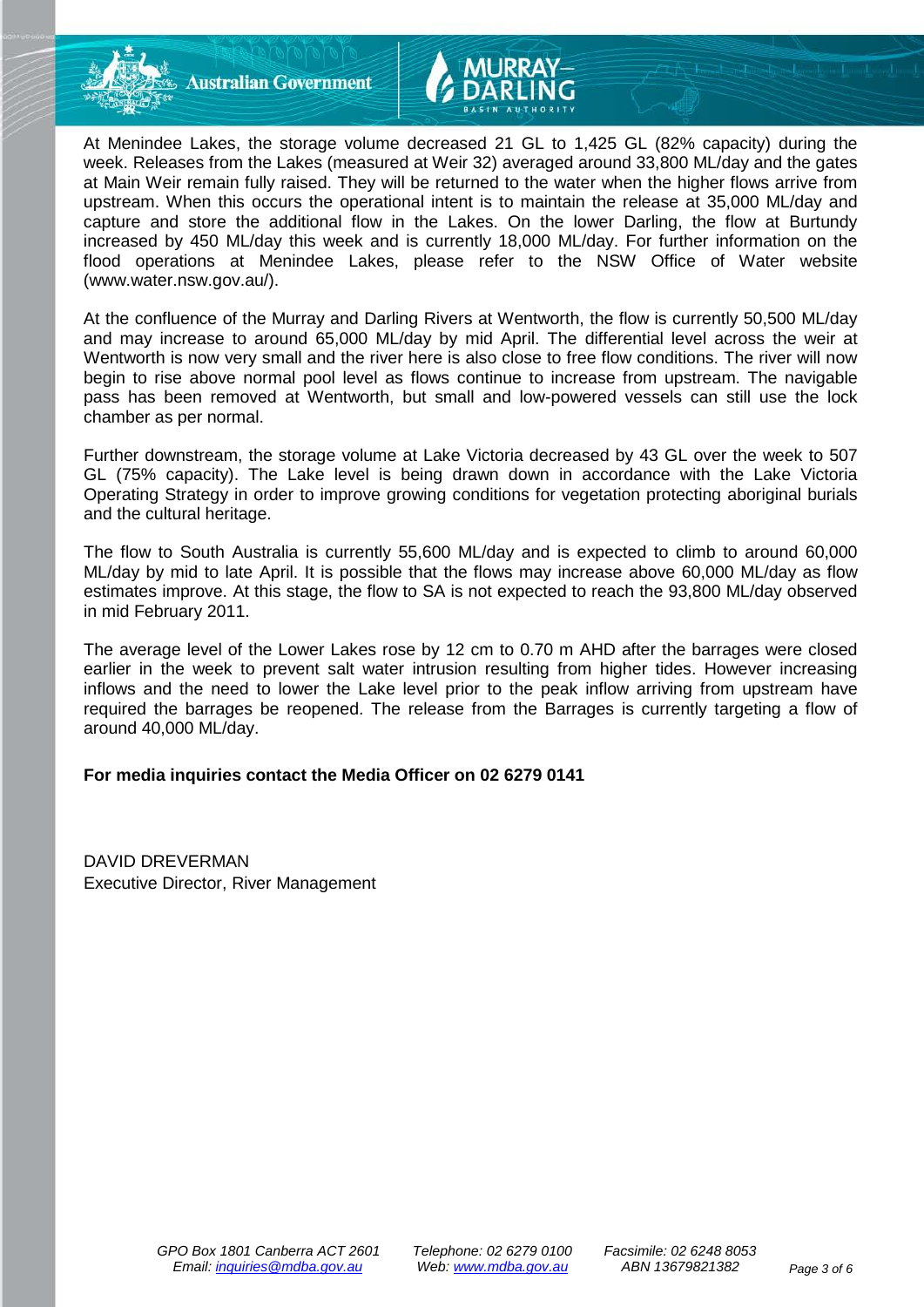



### Water in Storage Week ending Wednesday 28 Mar 2012

| <b>MDBA Storages</b>             | Full<br>Supply<br>Level | Full Supply<br>Volume | Current<br>Storage<br>Level | Current | Storage | Dead<br>Storage | Active<br>Storage | Change in<br>Total<br>Storage<br>for the<br>Week |
|----------------------------------|-------------------------|-----------------------|-----------------------------|---------|---------|-----------------|-------------------|--------------------------------------------------|
|                                  | $(m$ AHD)               | (GL)                  | $(m$ AHD)                   | (GL)    | %       | (GL)            | (GL)              | (GL)                                             |
| Dartmouth Reservoir              | 486.00                  | 3856                  | 474.83                      | 3 1 6 6 | 82%     | 71              | 3095              | $+13$                                            |
| Hume Reservoir                   | 192.00                  | 3 0 0 5               | 190.50                      | 2712    | 90%     | 23              | 2689              | $+6$                                             |
| Lake Victoria                    | 27.00                   | 677                   | 25.58                       | 507     | 75%     | 100             | 407               | $-43$                                            |
| Menindee Lakes                   |                         | 1 7 3 1 *             |                             | 1425    | 82%     | (480#)          | 945               | $-21$                                            |
| <b>Total</b>                     |                         | 9 2 6 9               |                             | 7810    | 84%     | $ -$            | 7 1 3 6           | $-45$                                            |
| <b>Total Active MDBA Storage</b> |                         |                       |                             |         |         |                 | $83\%$ ^          |                                                  |

#### **Major State Storages**

| <b>Burriniuck Reservoir</b> | 026     | 945     | 92% |     | 942  | -0         |
|-----------------------------|---------|---------|-----|-----|------|------------|
| <b>Blowering Reservoir</b>  | 631     | 538     | 94% | 24  | 514  | $-29$      |
| Eildon<br>r Reservoir       | 3 3 3 4 | 3 0 9 1 | 93% | 100 | 2991 | $-4^\circ$ |

\* Menindee surcharge capacity – 2050 GL \*\* All Data is rounded to nearest GL \*\*

# NSW takes control of Menindee Lakes when storage falls below 480 GL, and control reverts to MDBA when storage next reaches 640 GL ^ % of total active MDBA storage

**Snowy Mountains Scheme Snowy diversions for week ending 27 Mar 2012** 

| <b>Storage</b>         | <b>Active Storage</b><br>(GL) | Weekly Change<br>(GL) | Diversion (GL)   | This Week | From 1 May<br>2011 |
|------------------------|-------------------------------|-----------------------|------------------|-----------|--------------------|
| Lake Eucumbene - Total | 2 4 5 0                       | n/a                   | Snowy-Murray     | $+0$      | 310                |
| Snowy-Murray Component | 906                           | n/a                   | Tooma-Tumut      | $+14$     | 336                |
| <b>Target Storage</b>  | 1410                          |                       | Net Diversion    | -14       | - 26               |
|                        |                               |                       | Murray 1 Release | +6        | 709                |

#### **Major Diversions from Murray and Lower Darling (GL) \***

| <b>New South Wales</b>    | This Week | From 1 July<br>2011 | Victoria                        | <b>This Week</b> | From 1<br><b>July 2011</b> |
|---------------------------|-----------|---------------------|---------------------------------|------------------|----------------------------|
| Murray Irrig. Ltd (Net)   | 7.6       | 958                 | Yarrawonga Main Channel (net)   | 4.2              | 215                        |
| Wakool Sys Allowance      | 0.0       | 32                  | Torrumbarry System + Nyah (net) | 7.9              | 440                        |
| Western Murray Irrigation | 0.5       | 19                  | Sunraysia Pumped Districts      | 1.3              | 82                         |
| Licensed Pumps            | 1.9       | 161                 | Licensed pumps - GMW (Nyah+u/s) | 0.5              | 48                         |
| Lower Darling             | 8.5       | 231                 | Licensed pumps - LMW            | 6.3              | 246                        |
| <b>TOTAL</b>              | 18.5      | 1401                | TOTAL                           | 20.2             | 1031                       |

\* Figures derived from estimates and monthly data. Please note that not all data may have been available at the time of creating this report. \*\* All data above is rounded to nearest 100 ML for weekly data and nearest GL for cumulative data\*\*

#### **Flow to South Australia (GL)**

| Flow to South Australia (GL)<br>* Flow to SA will be greater than entitlement for<br>March due to unregulated flow, Additional Dilution | Entitlement this month<br>Flow this week<br>Flow so far this month | $186.0*$<br>353.1<br>849.2 | (50 400 ML/day) |  |  |  |
|-----------------------------------------------------------------------------------------------------------------------------------------|--------------------------------------------------------------------|----------------------------|-----------------|--|--|--|
| Flow and water trades to SA.                                                                                                            | Flow last month                                                    | 607.2                      |                 |  |  |  |
| $A - B - C - C - C$                                                                                                                     |                                                                    |                            |                 |  |  |  |

#### **Salinity (EC) (microSiemens/cm at 25o C)**

|                         | Current | Average over the last week | Average since 1 August 2011 |
|-------------------------|---------|----------------------------|-----------------------------|
| Swan Hill               | 130     | 150                        | 130                         |
| Euston                  | 140     | 140                        | 130                         |
| <b>Red Cliffs</b>       | 290     | 180                        | 140                         |
| Merbein                 | 130     | 130                        | 140                         |
| Burtundy (Darling)      | 230     | 230                        | 360                         |
| Lock 9                  | 180     | 170                        | 190                         |
| Lake Victoria           | 240     | 250                        | 210                         |
| Berri                   | 240     | 270                        | 270                         |
| Waikerie                |         |                            |                             |
| Morgan                  | 240     | 270                        | 290                         |
| Mannum                  | 290     | 360                        | 440                         |
| Murray Bridge           | 340     | 410                        | 350                         |
| Milang (Lake Alex.)     | 1 0 1 0 | 920                        | 540                         |
| Poltalloch (Lake Alex.) | 390     | 400                        | 360                         |
| Meningie (Lake Alb.)    | 4 8 7 0 | 4 9 0 0                    | 5 2 7 0                     |
| Goolwa Barrages         | 1610    | 7 1 2 0                    | 1 590                       |

*GPO Box 1801 Canberra ACT 2601 Telephone: 02 6279 0100 Facsimile: 02 6248 8053 Email: [inquiries@mdba.gov.au](mailto:inquiries@mdba.gov.au) Web: [www.mdba.gov.au](http://www.mdba.gov.au/) ABN 13679821382 Page 4 of 6*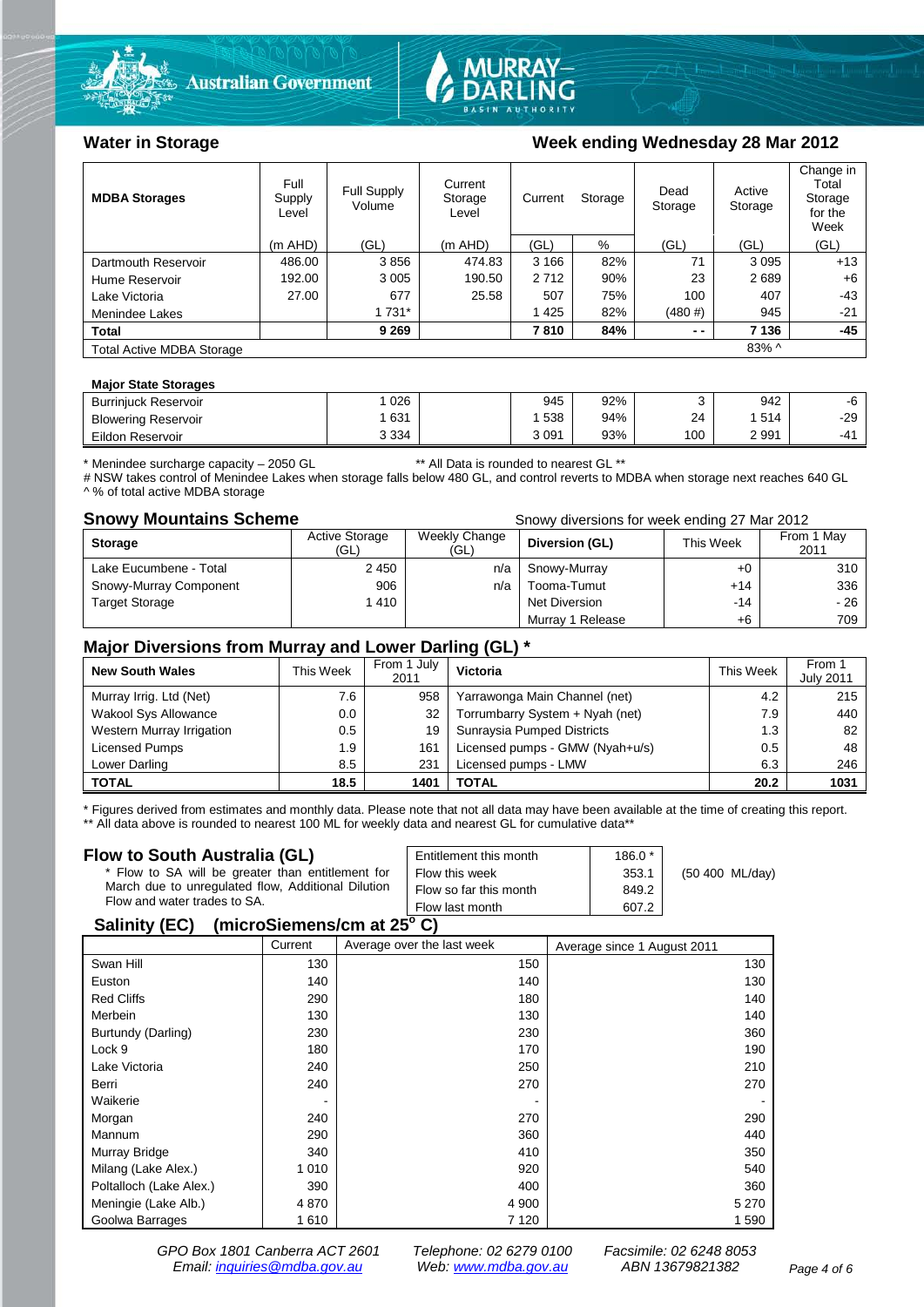



#### River Levels and Flows **Week ending Wednesday 28 Mar 2012**

|                                | Minor Flood<br>Stage | Gauge    | Height  | Flow     | Trend | Average Flow<br>this Week | Average<br>Flow last<br>Week |
|--------------------------------|----------------------|----------|---------|----------|-------|---------------------------|------------------------------|
| <b>River Murray</b>            | (m)                  | local(m) | (m AHD) | (ML/day) |       | (ML/day)                  | (ML/day)                     |
| Khancoban                      | $\blacksquare$       |          |         | 1780     | F     | 1 5 9 0                   | 4 0 6 0                      |
| Jingellic                      | 4.0                  | 1.87     | 208.39  | 5870     | R     | 6450                      | 13 2 20                      |
| Tallandoon (Mitta Mitta River) | 4.2                  | 1.66     | 218.55  | 1 0 8 0  | F     | 1 1 8 0                   | 1 6 3 0                      |
| Heywoods                       | 5.5                  | 2.55     | 156.18  | 9420     | F     | 7570                      | 1 2 9 0                      |
| <b>Doctors Point</b>           | 5.5                  | 2.71     | 151.18  | 11 2 20  | R     | 9620                      | 4 8 6 0                      |
| Albury                         | 4.3                  | 1.66     | 149.10  |          |       |                           |                              |
| Corowa                         | 3.8                  | 2.61     | 128.63  | 10 9 20  | R     | 7 2 4 0                   | 5780                         |
| Yarrawonga Weir (d/s)          | 6.4                  | 1.59     | 116.63  | 9600     | R     | 8750                      | 9770                         |
| Tocumwal                       | 6.4                  | 2.26     | 106.10  | 9420     | R     | 9 1 2 0                   | 11 470                       |
| Torrumbarry Weir (d/s)         | 7.3                  | 6.26     | 84.81   | 25 080   | F     | 28 6 20                   | 28 410                       |
| Swan Hill                      | 4.5                  | 3.49     | 66.41   | 20 800   | S     | 21 000                    | 21 370                       |
| <b>Wakool Junction</b>         | 8.8                  | 7.09     | 56.21   | 30 180   | R     | 28 500                    | 24 290                       |
| Euston Weir (d/s)              | 8.8                  | 4.83     | 46.67   | 33 750   | R     | 30 600                    | 26 230                       |
| Mildura Weir (d/s)             |                      |          |         |          | R     |                           |                              |
| Wentworth Weir (d/s)           | 7.3                  | 5.71     | 30.47   | 50 500   | R     | 48 190                    | 41 960                       |
| <b>Rufus Junction</b>          |                      | 7.13     | 24.06   | 55 650   | R     | 50 520                    | 28 600                       |
| Blanchetown (Lock 1 d/s)       | $\blacksquare$       | 2.30     |         | 35 070   | R     | 30 520                    | 22 100                       |
|                                |                      |          |         |          |       |                           |                              |
| <b>Tributaries</b>             |                      |          |         |          |       |                           |                              |
| Kiewa at Bandiana              | 2.7                  | 1.92     | 155.15  | 1970     | R     | 2 0 8 0                   | 4 0 7 0                      |
| Ovens at Wangaratta            | 11.9                 | 8.95     | 146.63  | 3 1 6 0  | F     | 3750                      | 5770                         |
| Goulburn at McCoys Bridge      | 9.0                  | 4.96     | 96.38   | 8 4 4 0  | F     | 9890                      | 8 7 9 0                      |
| Edward at Stevens Weir (d/s)   |                      | 2.67     | 82.44   | 3 1 4 0  | S     | 4 9 4 0                   | 10 970                       |
| <b>Edward at Liewah</b>        |                      | 5.17     | 60.55   | 7 500    | R     | 6860                      | 4 7 4 0                      |
| Wakool at Stoney Crossing      |                      | 3.95     | 57.44   | 7870     | R     | 6 3 6 0                   | 3 4 0 0                      |
| Murrumbidgee at Balranald      | 5.0                  | 5.43     | 61.39   | 9 3 1 0  | S     | 9 2 6 0                   | 8 9 4 0                      |
| Barwon at Mungindi             | ٠                    | 3.23     |         | 100      | R     | 130                       | 180                          |
| Darling at Bourke              | $\blacksquare$       | 10.67    |         | 43 300   | F     | 54 860                    | 92 090                       |
| Darling at Burtundy Rocks      |                      | 7.05     |         | 18 010   | R     | 17770                     | 17 290                       |

Natural Inflow to Hume 21 520

(i.e. Pre Dartmouth & Snowy Mountains scheme)

**Weirs and Locks** Pool levels above or below Full Supply Level (FSL)

| <b>Murray</b>      | FSL (m AHD) | u/s     | d/s            |                       | FSL (m AHD) | u/s     | d/s     |
|--------------------|-------------|---------|----------------|-----------------------|-------------|---------|---------|
| Yarrawonga         | 124.90      | $-0.21$ | $\sim$ 1       | No. 7 Rufus River     | 22.10       | $+1.98$ | $+4.78$ |
| No. 26 Torrumbarry | 86.05       | $-0.25$ | $\sim$         | No. 6 Murtho          | 19.25       | $-0.03$ | $+2.79$ |
| No. 15 Euston      | 47.60       | $+0.11$ | $\blacksquare$ | No. 5 Renmark         | 16.30       | $+0.01$ | $+2.37$ |
| No. 11 Mildura     | 34.40       | $+0.00$ | $+1.77$        | No. 4 Bookpurnong     | 13.20       | $+0.24$ | $+3.34$ |
| No. 10 Wentworth   | 30.80       | $-0.06$ | $+3.07$        | No. 3 Overland Corner | 9.80        | $-0.01$ | $+2.45$ |
| No. 9 Kulnine      | 27.40       | $-0.11$ | $+2.60$        | No. 2 Waikerie        | 6.10        | $+0.03$ | $+2.46$ |
| No. 8 Wangumma     | 24.60       | $+0.84$ | $+3.31$        | No. 1 Blanchetown     | 3.20        | $-0.04$ | $+1.55$ |

#### **Lower Lakes FSL = 0.75 m AHD**

Lake Alexandrina average level for the past 5 days (m AHD) 0.70

| <b>Barrages</b>       | <b>Fishways at Barrages</b> |               |          |           |               |
|-----------------------|-----------------------------|---------------|----------|-----------|---------------|
|                       | Openings                    | Level (m AHD) | No. Open | Rock Ramp | Vertical Slot |
| Goolwa                | 128 openings                | 0.63          | 50       |           | Open          |
| Mundoo                | 26 openings                 | 0.63          |          | -         |               |
| <b>Boundary Creek</b> | 6 openings                  |               |          | -         |               |
| Ewe Island            | 111 gates                   |               | 52       |           |               |
| Tauwitchere           | 322 gates                   | 0.69          | 85       | Open      | Open          |

AHD = Level relative to Australian Height Datum, i.e. height above sea level